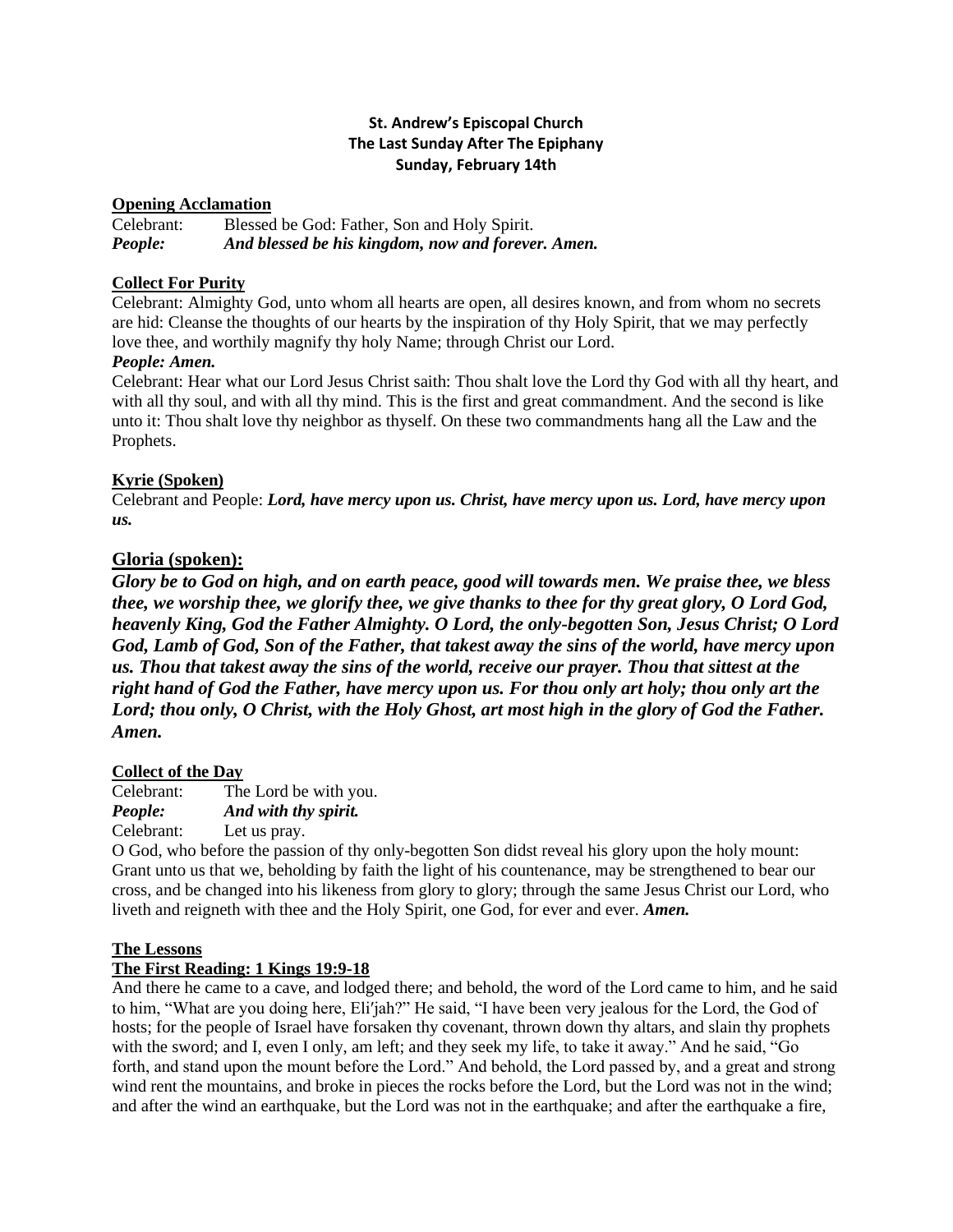but the Lord was not in the fire; and after the fire a still small voice. And when Eli′jah heard it, he wrapped his face in his mantle and went out and stood at the entrance of the cave. And behold, there came a voice to him, and said, "What are you doing here, Eli′jah?" He said, "I have been very jealous for the Lord, the God of hosts; for the people of Israel have forsaken thy covenant, thrown down thy altars, and slain thy prophets with the sword; and I, even I only, am left; and they seek my life, to take it away." And the Lord said to him, "Go, return on your way to the wilderness of Damascus; and when you arrive, you shall anoint Haz′ael to be king over Syria; and Jehu the son of Nimshi you shall anoint to be king over Israel; and Eli′sha the son of Shaphat of A′bel-meho′lah you shall anoint to be prophet in your place. And him who escapes from the sword of Haz′ael shall Jehu slay; and him who escapes from the sword of Jehu shall Eli′sha slay. Yet I will leave seven thousand in Israel, all the knees that have not bowed to Ba′al, and every mouth that has not kissed him."

Reader: The Word of the Lord. *People: Thanks be to God.*

# **Psalm 27:5-11**

5 For he will hide me in his shelter in the day of trouble; he will conceal me under the cover of his tent, he will set me high upon a rock.

*6 And now my head shall be lifted up above my enemies round about me; and I will offer in his tent sacrifices with shouts of joy; I will sing and make melody to the Lord.*

7 Hear, O Lord, when I cry aloud, be gracious to me and answer me!

*8 Thou hast said, "Seek ye my face." My heart says to thee, "Thy face, Lord, do I seek."*

9 Hide not thy face from me. Turn not thy servant away in anger, thou who hast been my help. Cast me not off, forsake me not, O God of my salvation!

*10 For my father and my mother have forsaken me, but the Lord will take me up.*

11 Teach me thy way, O Lord; and lead me on a level path because of my enemies.

# **The Second Reading: 2 Peter 1:16-21**

For we did not follow cleverly devised myths when we made known to you the power and coming of our Lord Jesus Christ, but we were eyewitnesses of his majesty. For when he received honor and glory from God the Father and the voice was borne to him by the Majestic Glory, "This is my beloved Son, with whom I am well pleased," we heard this voice borne from heaven, for we were with him on the holy mountain. And we have the prophetic word made more sure. You will do well to pay attention to this as to a lamp shining in a dark place, until the day dawns and the morning star rises in your hearts. First of all you must understand this, that no prophecy of scripture is a matter of one's own interpretation, because no prophecy ever came by the impulse of man, but men moved by the Holy Spirit spoke from God.

Reader: The Word of the Lord.

*People: Thanks be to God.*

# **The Gospel: Mark 9:2-9**

Celebrant: The Holy Gospel of our Lord Jesus Christ according to St. Mark.

# *People: Glory be to thee, O Lord.*

And after six days Jesus took with him Peter and James and John, and led them up a high mountain apart by themselves; and he was transfigured before them, and his garments became glistening, intensely white, as no fuller on earth could bleach them. And there appeared to them Eli′jah with Moses; and they were talking to Jesus. And Peter said to Jesus, "Master, it is well that we are here; let us make three booths, one for you and one for Moses and one for Eli′jah." For he did not know what to say, for they were exceedingly afraid. And a cloud overshadowed them, and a voice came out of the cloud, "This is my beloved Son; listen to him." And suddenly looking around they no longer saw any one with them but Jesus only. And as they were coming down the mountain, he charged them to tell no one what they had seen, until the Son of man should have risen from the dead.

Celebrant: This is the Gospel of the Lord.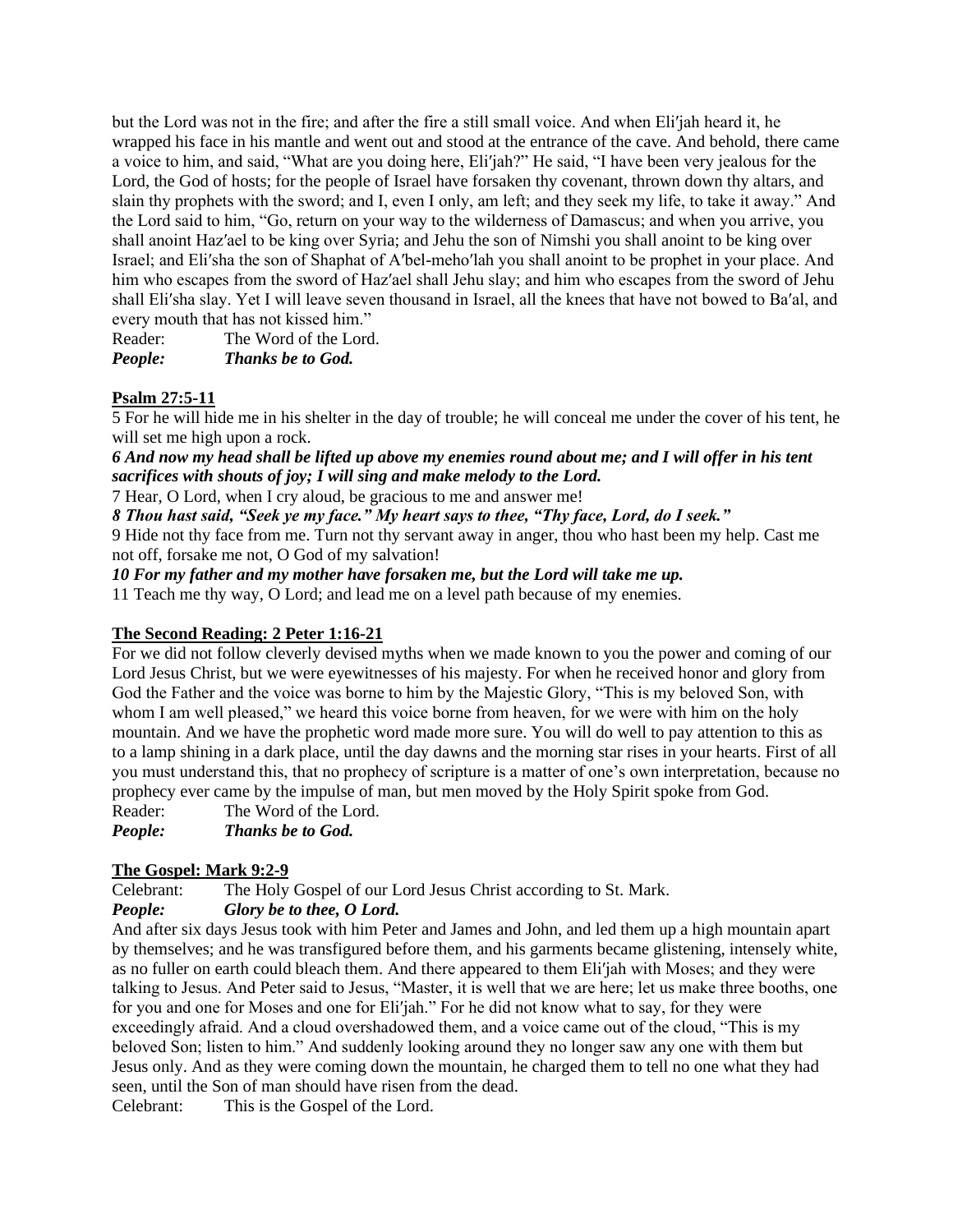*People: Praise be to thee O Christ.*

**The Sermon** 

The Reverend Harold V. Reed

# **The Nicene Creed**

Celebrant and People: *I believe in one God, the Father, the Almighty, maker of heaven and earth, and of all things visible and invisible; And in one Lord Jesus Christ, the only-begotten Son of God, begotten of his Father before all worlds, God of God, Light of Light, very God of very God, begotten, not made, being of one substance with the Father; by whom all things were made; who for us men and for our salvation came down from heaven, and was incarnate by the Holy Ghost of the Virgin Mary, and was made man; and was crucified also for us under Pontius Pilate; he suffered and was buried; and the third day he rose again according to the Scriptures, and ascended into heaven and sitteth on the right hand of the Father; and he shall come again, with glory, to judge both the quick and the dead; whose kingdom shall have no end. And I believe in the Holy Ghost, the Lord, and Giver of Life, who proceedeth from the Father and the Son; who with the Father and the Son together is worshiped and glorified; who spake by the Prophets. And I believe one holy Catholic and Apostolic Church; I acknowledge one Baptism for the remission of sins; and I look for the resurrection of the dead, and the life of the world to come. Amen.*

# **The Prayer For The State**

[Prayer for the world and St. Andrew's]

Celebrant: Let us pray for the whole state of Christ's Church and the world.

Almighty and everliving God, who in thy holy Word hast taught us to make prayers, and supplications, and to give thanks for all men: Receive these our prayers which we offer unto thy divine Majesty, beseeching thee to inspire continually the Universal Church with the spirit of truth, unity, and concord; and grant that all those who do confess thy holy Name may agree in the truth of thy holy Word, and live in unity and godly love.

Give grace, O heavenly Father, to all bishops and other ministers, that they may, both by their life and doctrine, set forth thy true and lively Word, and rightly and duly administer thy holy Sacraments.

And to all thy people give thy heavenly grace, and especially to this congregation here present; that, with meek heart and due reverence, they may hear and receive thy holy Word, truly serving thee in holiness and righteousness all the days of their life.

We beseech thee also so to rule the hearts of those who bear the authority of government in this and every land, that they may be led to wise decisions and right actions for the welfare and peace of the world.

Open, O Lord, the eyes of all people to behold thy gracious hand in all thy works, that, rejoicing in thy whole creation, they may honor thee with their substance, and be faithful stewards of thy bounty.

And we most humbly beseech thee, of thy goodness, O Lord, to comfort and succor all those who, in this transitory life, are in trouble, sorrow, need, sickness, or any other adversity.

And we also bless thy holy Name for all thy servants departed this life in thy faith and fear, beseeching thee to grant them continual growth in thy love and service; and to grant us grace so to follow the good examples of all thy saints, that with them we may be partakers of thy heavenly kingdom.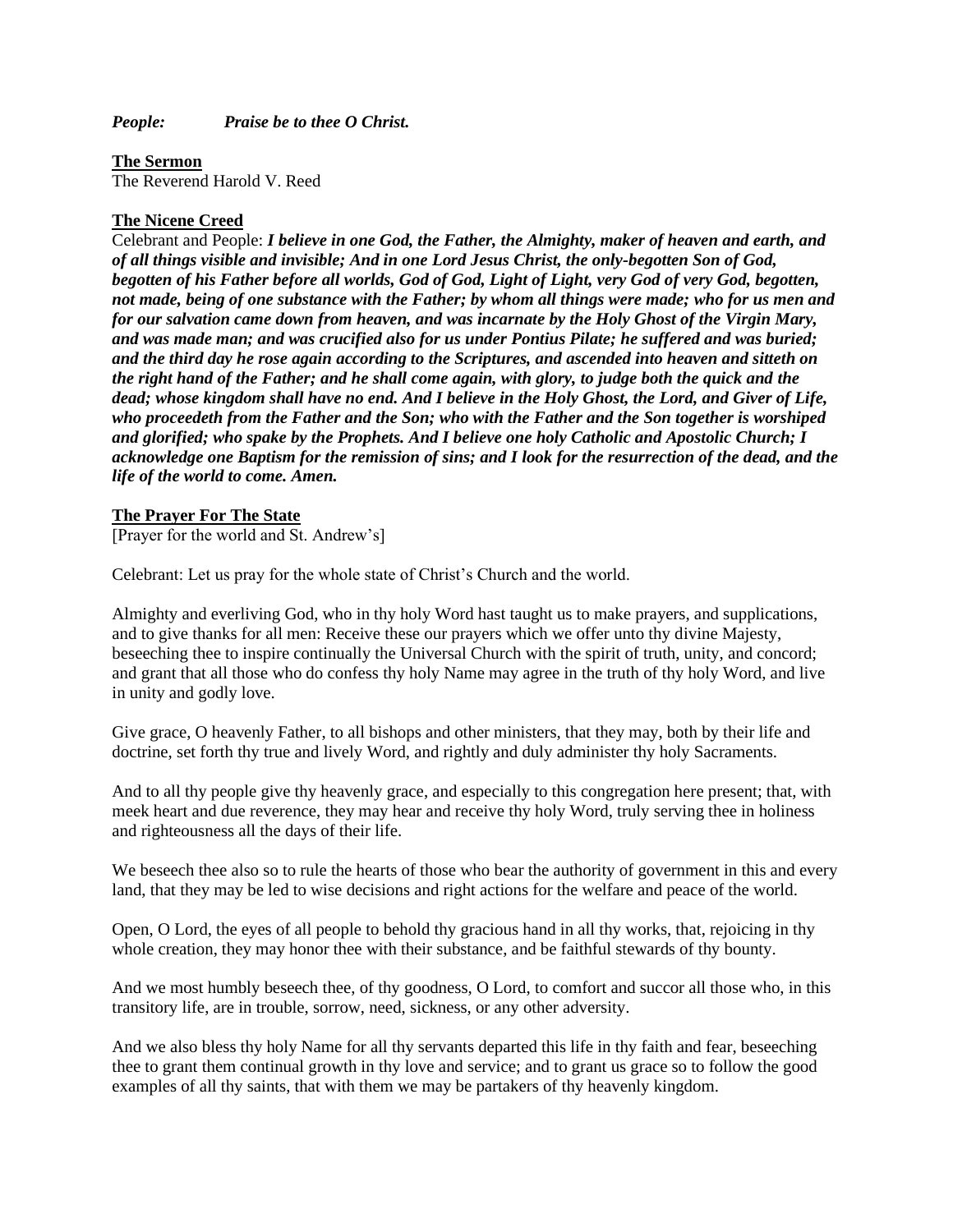Grant these our prayers, O Father, for Jesus Christ's sake, our only Mediator and Advocate. Amen.

## **The Confession of Sin and Absolution**

Celebrant: Ye who do truly and earnestly repent you of your sins, and are in love and charity with your neighbors, and intend to lead a new life, following the commandments of God, and walking from henceforth in his holy ways: Draw near with faith, and make your humble confession to Almighty God.

Celebrant and People: *Almighty God, Father of our Lord Jesus Christ, maker of all things, judge of all men: We acknowledge and bewail our manifold sins and wickedness, which we from time to time most grievously have committed, by thought, word, and deed, against thy divine Majesty, provoking most justly thy wrath and indignation against us. We do earnestly repent, and are heartily sorry for these our misdoings; the remembrance of them is grievous unto us, the burden of them is intolerable. Have mercy upon us, have mercy upon us, most merciful Father; for thy Son our Lord Jesus Christ's sake, forgive us all that is past; and grant that we may ever hereafter serve and please thee in newness of life, to the honor and glory of thy Name; through Jesus Christ our Lord. Amen.*

Celebrant: Almighty God, our Heavenly Father, who of his great mercy hath promised forgiveness of sins to all those who with hearty repentance and true faith turn unto him, have mercy upon you, pardon and deliver you from all your sins, confirm and strengthen you in all goodness, and bring you to everlasting life; through Jesus Christ our Lord. *Amen.*

### Celebrant:

Hear the word of God all who truly turned to him. Come unto me, all ye that travail and are heavy laden, and I will refresh you.

For God so loved the world, that he gave his only-begotten Son, to the end that all that believe in him should not perish, but have everlasting life.

This is a true saying, and worthy of all men to be received, that Christ Jesus came into the world to save sinners.

If any man sin, we have an Advocate with the Father, Jesus Christ the righteous; and he is the perfect offering for our sins, and not for ours only, but for the sins of the whole world.

# **The Peace**

Celebrant: May the peace of the Lord be always with you. *People: And with thy Spirit.* (Stay in place and greet one another with the sign of peace in the name of the Lord)

Celebrant: Walk in love, as Christ loved us and gave himself up for us, an offering and sacrifice to God.

#### **The Great Thanksgiving: Eucharistic Prayer I**

| People:    | It is meet and right so to do.        |
|------------|---------------------------------------|
| Celebrant: | Let us give thanks unto our Lord God. |
| People:    | We lift them up unto the Lord.        |
| Celebrant: | Lift up your hearts.                  |
| People:    | And with thy spirit.                  |
| Celebrant: | The Lord be with you.                 |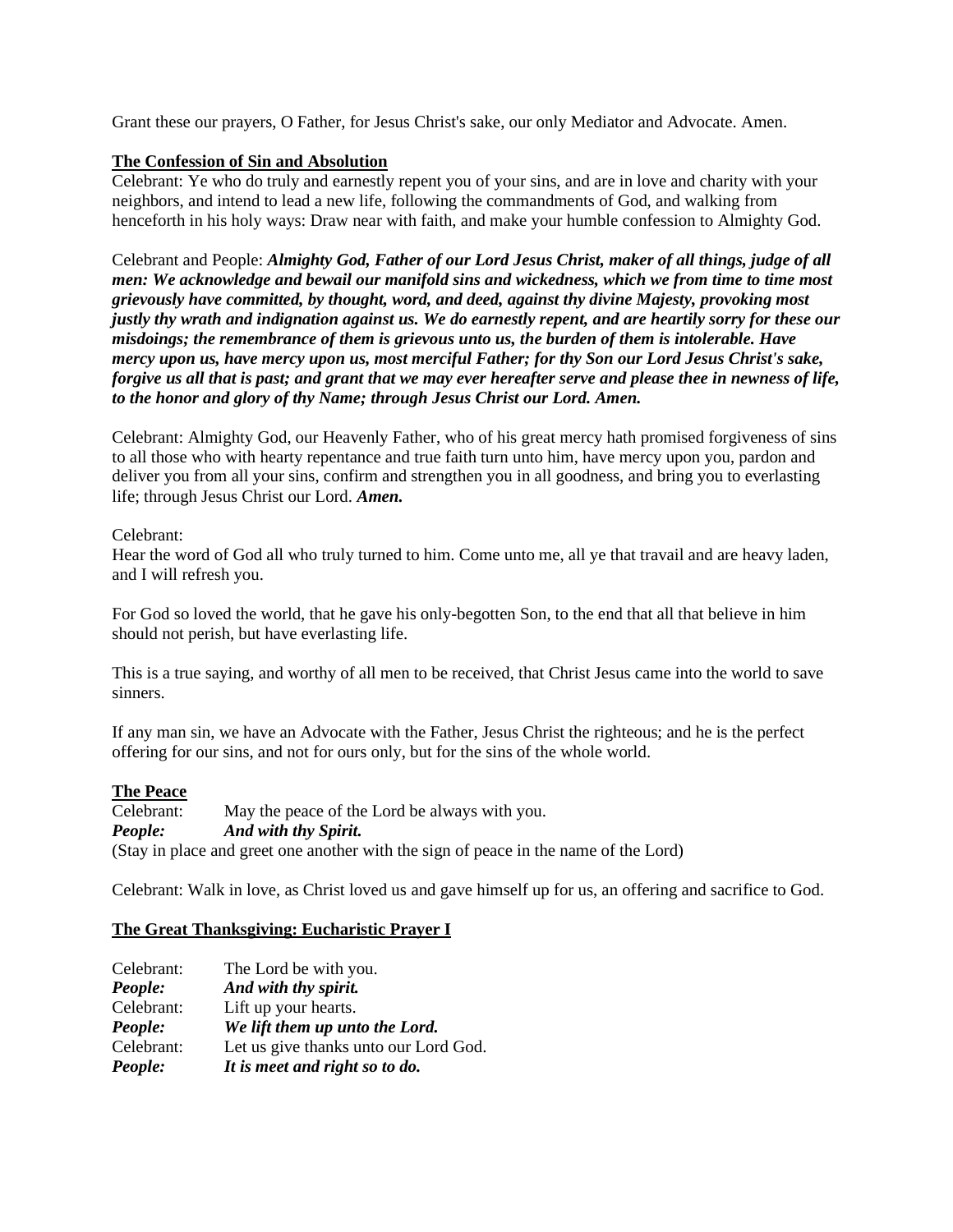It is very meet, right, and our bounden duty, that we should at all times, and in all places, give thanks unto thee, O Lord, holy Father, almighty, everlasting God.

### [Proper Preface]

Therefore with Angels and Archangels, and with all the company of heaven, we laud and magnify thy glorious Name; evermore praising thee, and singing.

#### **Sanctus (Spoken):**

Celebrant and People: *Holy, holy, holy, Lord God of Hosts: Heaven and earth are full of thy glory. Glory be to thee, O Lord Most High. Blessed is he that cometh in the name of the Lord. Hosanna in the highest.*

All glory be to thee, Almighty God, our heavenly Father, for that thou, of thy tender mercy, didst give thine only Son Jesus Christ to suffer death upon the cross for our redemption; who made there, by his one oblation of himself once offered, a full, perfect, and sufficient sacrifice, oblation, and satisfaction, for the sins of the whole world; and did institute, and in his holy Gospel command us to continue, a perpetual memory of that his precious death and sacrifice, until his coming again.

For in the night in which he was betrayed, he took bread; and when he had given thanks, he broke it, and gave it to his disciples, saying, "Take, eat, this is my Body, which is given for you. Do this in remembrance of me."

Likewise, after supper, he took the cup; and when he had given thanks, he gave it to them, saying, "Drink ye all of this; for this is my Blood of the New Testament, which is shed for you, and for many, for the remission of sins. Do this, as oft as ye shall drink it, in remembrance of me."

Wherefore, O Lord and heavenly Father, according to the institution of thy dearly beloved Son our Savior Jesus Christ, we, thy humble servants, do celebrate and make here before thy divine Majesty, with these thy holy gifts, which we now offer unto thee, the memorial thy Son hath commanded us to make; having in remembrance his blessed passion and precious death, his mighty resurrection and glorious ascension; rendering unto thee most hearty thanks for the innumerable benefits procured unto us by the same.

And we most humbly beseech thee, O merciful Father, to hear us; and, of thy almighty goodness, vouchsafe to bless and sanctify, with thy Word and Holy Spirit, these thy gifts and creatures of bread and wine; that we, receiving them according to thy Son our Savior Jesus Christ's holy institution, in remembrance of his death and passion, may be partakers of his most blessed Body and Blood.

And we earnestly desire thy fatherly goodness mercifully to accept this our sacrifice of praise and thanksgiving; most humbly beseeching thee to grant that, by the merits and death of thy Son Jesus Christ, and through faith in his blood, we, and all thy whole Church, may obtain remission of our sins, and all other benefits of his passion.

And here we offer and present unto thee, O Lord, our selves, our souls and bodies, to be a reasonable, holy, and living sacrifice unto thee; humbly beseeching thee that we, and all others who shall be partakers of this Holy Communion, may worthily receive the most precious Body and Blood of thy Son Jesus Christ, be filled with thy grace and heavenly benediction, and made one body with him, that he may dwell in us, and we in him.

And although we are unworthy, through our manifold sins, to offer unto thee any sacrifice, yet we beseech thee to accept this our bounden duty and service, not weighing our merits, but pardoning our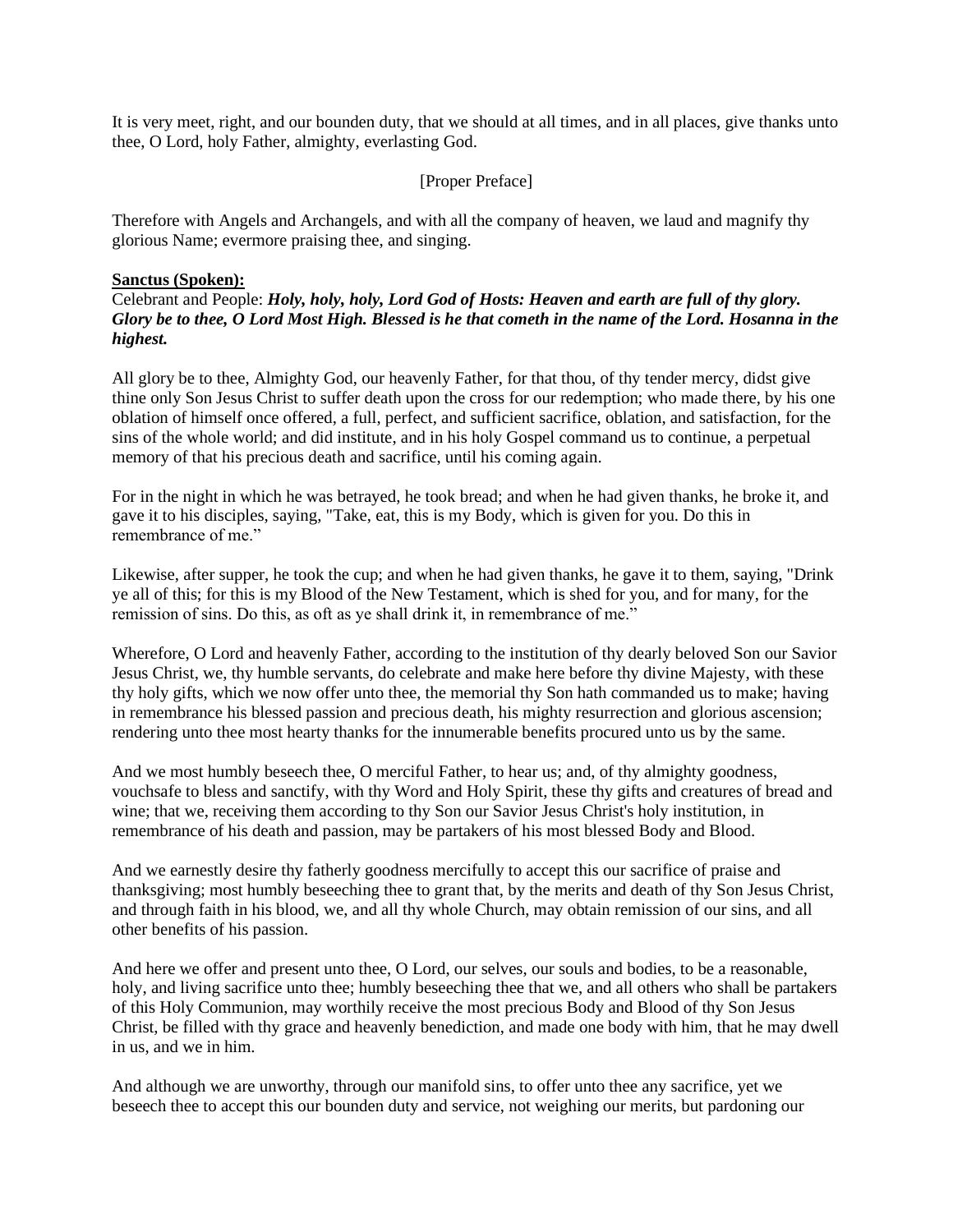offences, through Jesus Christ our Lord; By whom, and with whom, in the unity of the Holy Ghost, all honor and glory be unto thee, Almighty Father, now and forever. *Amen.*

Celebrant: And now, as our Savior Christ hath taught us, we are bold to say:

Celebrant and People: *Our Father, who art in heaven, hallowed be Thy name. Thy kingdom come, Thy will be done, on earth as it is in heaven. Give us this day our daily bread. And forgive us our trespasses, as we forgive those who trespass against us. And lead us not into temptation, but deliver us from evil. For Thine is the kingdom, and the power, and the glory, forever and ever. Amen.*

### **The Breaking of the Bread**

Celebrant: Alleluia. Christ our Passover is sacrificed for us. *People: Therefore let us keep the feast. Alleluia.*

### **Agnus Dei (Spoken)**

Celebrant and People: *O Lamb of God, that takest away the sins of the world, have mercy upon us. O Lamb of God, that takest away the sins of the world, have mercy upon us. O Lamb of God, that takest away the sins of the world, grant us thy peace.*

Celebrant and People (spoken): *We do not presume to come to this thy Table, O merciful Lord, trusting in our own righteousness, but in thy manifold and great mercies. We are not worthy so much as to gather up the crumbs under thy Table. But thou art the same Lord whose property is always to have mercy. Grant us therefore, gracious Lord, so to eat the flesh of thy dear Son Jesus Christ, and to drink his blood, that we may evermore dwell in him, and he in us. Amen.*

Celebrant: Behold the Lamb of God. Behold Him that takest away the sins of the world. *People: Lord I am not worthy that thou shouldst come under my roof, but speak the word only and my soul shall be healed.*

# **Communion**

#### **Communion Prayer for those at home:**

Celebrant and People: *My Jesus, I believe that you are in the Blessed Sacrament. I love You above all things and I long for You in my soul. Since I cannot now receive You sacramentally, come at least spiritually into my heart, as though you have already come, I embrace You and unite myself with you entirely. Never permit me to be separated from You. Amen.*

# **Post Communion Prayer**

#### Celebrant: Let us pray.

Celebrant and People: *Almighty and everliving God, we most heartily thank thee for that thou dost feed us, in these holy mysteries, with the spiritual food of the most precious Body and Blood of thy Son our Savior Jesus Christ; and dost assure us thereby of thy favor and goodness towards us; and that we are very members incorporate in the mystical body of thy Son, the blessed company of all faithful people; and are also heirs, through hope, of thy everlasting kingdom. And we humbly beseech thee, O heavenly Father, so to assist us with thy grace, that we may continue in that holy fellowship, and do all such good works as thou hast prepared for us to walk in; through Jesus Christ our Lord, to whom, with thee and the Holy Ghost, be all honor and glory, world without end. Amen.*

#### **The Blessing**

Celebrant: The peace of God, which passeth all understanding, keep your hearts and minds in the knowledge and love of God, and of his Son Jesus Christ our Lord; and the blessing of God Almighty, the Father, the Son, and the Holy Spirit, rest upon you this day and forever. *Amen.*